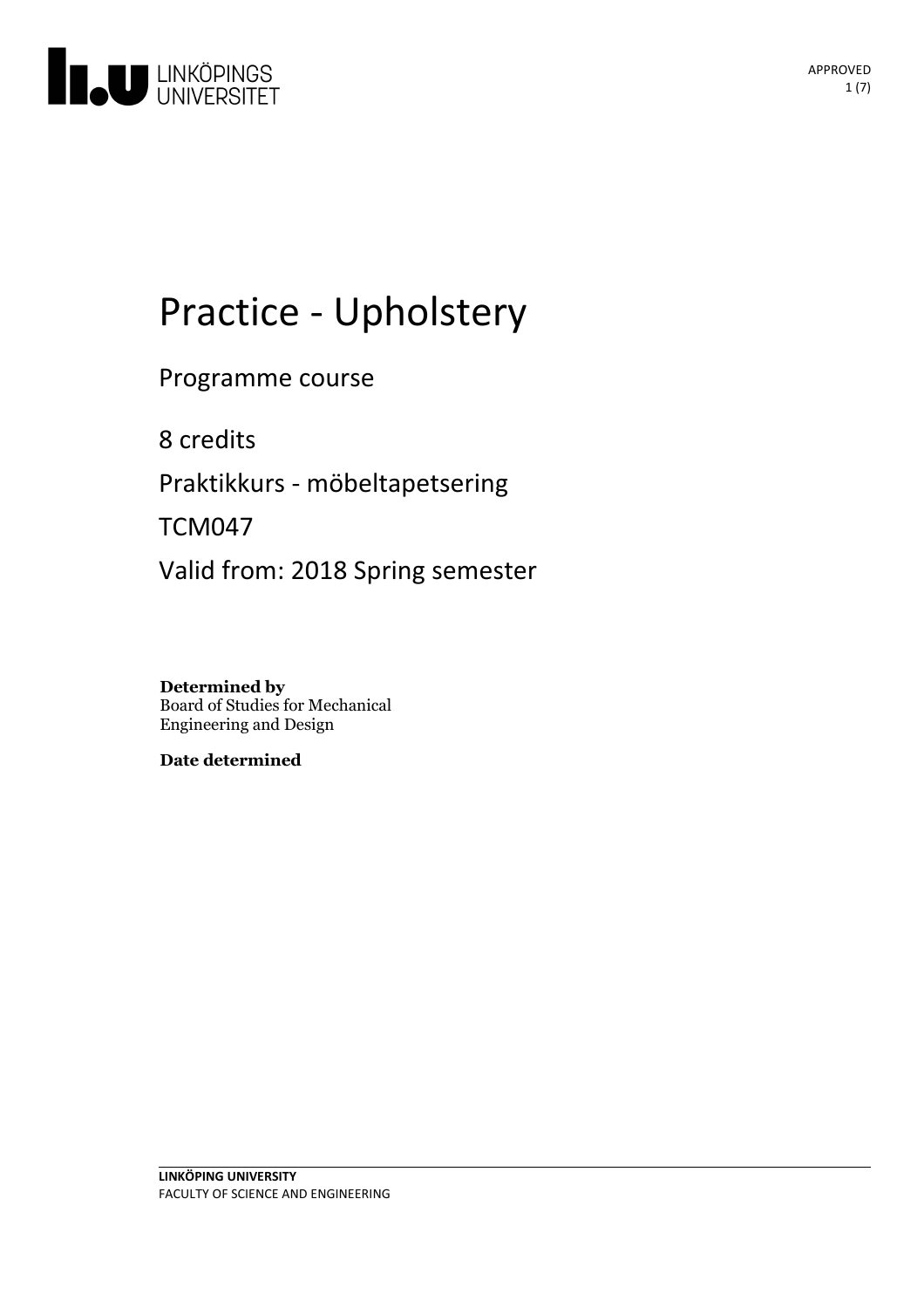Main field of study Upholstery

Course level

First cycle

# Advancement level

 $G<sub>2</sub>X$ 

# Course offered for

Bachelor's Programme in Furniture Upholstery

# Entry requirements

Note: Admission requirements for non-programme students usually also include admission requirements for the programme and threshold requirements for progression within the programme, or corresponding.

# Examination

UPG1 Oral and written examination 8 credits U, G

Grades are given as'Fail' or 'Pass'.

# Grades

Two grade scale, older version, U, G

## Department

Institutionen för ekonomisk och industriell utveckling

### Director of Studies or equivalent Ulf Brunne

Examiner Anna Karoliina Priha

# Course website and other links

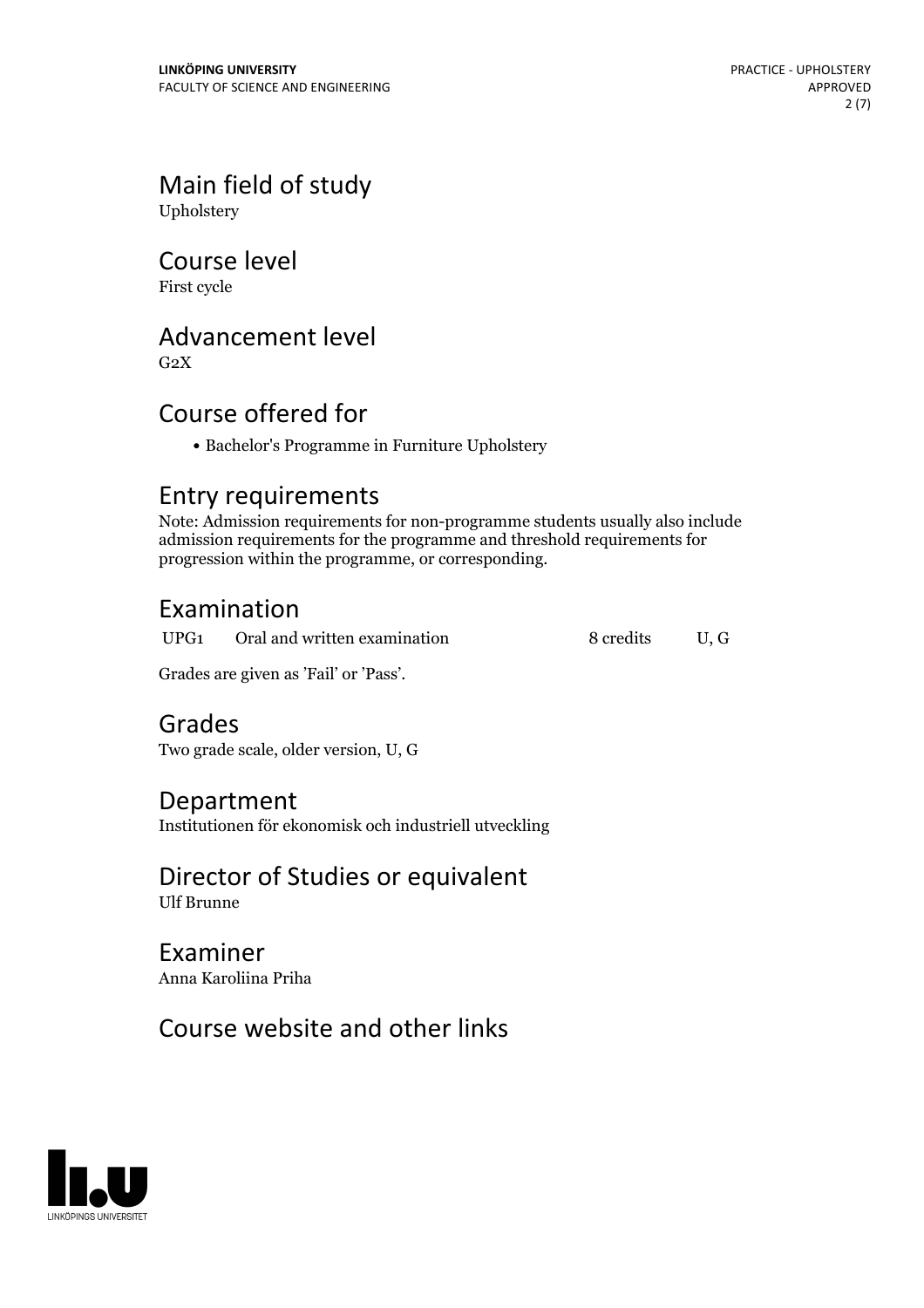# Education components

Preliminary scheduled hours: 96 h Recommended self-study hours: 117 h

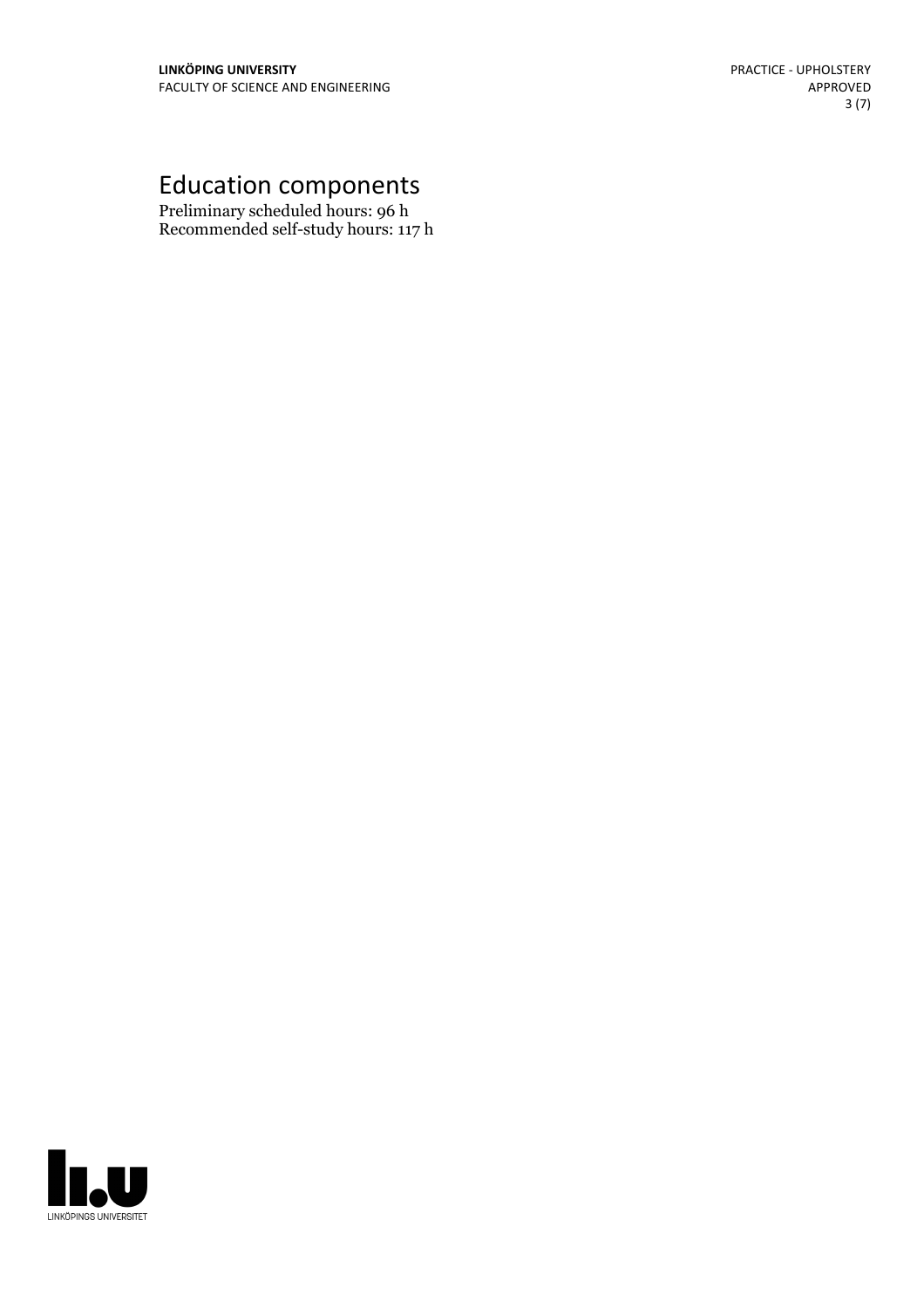# **Common rules**

### **Course syllabus**

A syllabus has been established for each course. The syllabus specifies the aim and contents of the course, and the prior knowledge that a student must have in order to be able to benefit from the course.

### **Timetabling**

Courses are timetabled after a decision has been made for this course concerning its assignment to a timetable module. A central timetable is not drawn up for courses with fewer than five participants. Most project courses do not have a central timetable.

### **Interrupting a course**

The vice-chancellor's decision concerning regulations for registration, deregistration and reporting results (Dnr LiU-2015-01241) states that interruptions in study are to be recorded in Ladok. Thus, all students who do not participate in a course for which they have registered must record the interruption, such that the registration on the course can be removed. Deregistration from <sup>a</sup> course is carried outusing <sup>a</sup> web-based form: www.lith.liu.se/for-studenter/kurskomplettering?l=sv.

### **Cancelled courses**

Courses with few participants (fewer than 10) may be cancelled or organised in a manner that differs from that stated in the course syllabus. The board of studies is to deliberate and decide whether a course is to be cancelled orchanged from the course syllabus.

### **Regulations relatingto examinations and examiners**

Details are given in a decision in the university's rule book: http://styrdokument.liu.se/Regelsamling/VisaBeslut/622678.

### **Forms of examination**

#### **Examination**

Written and oral examinations are held at least three times a year: once immediately after the end of the course, once in August, and once (usually) in one of the re-examination periods. Examinations held at other times are to follow a decision of the board of studies.

Principles for examination scheduling for courses that follow the study periods:

courses given in VT1 are examined for the first time in March, with re-

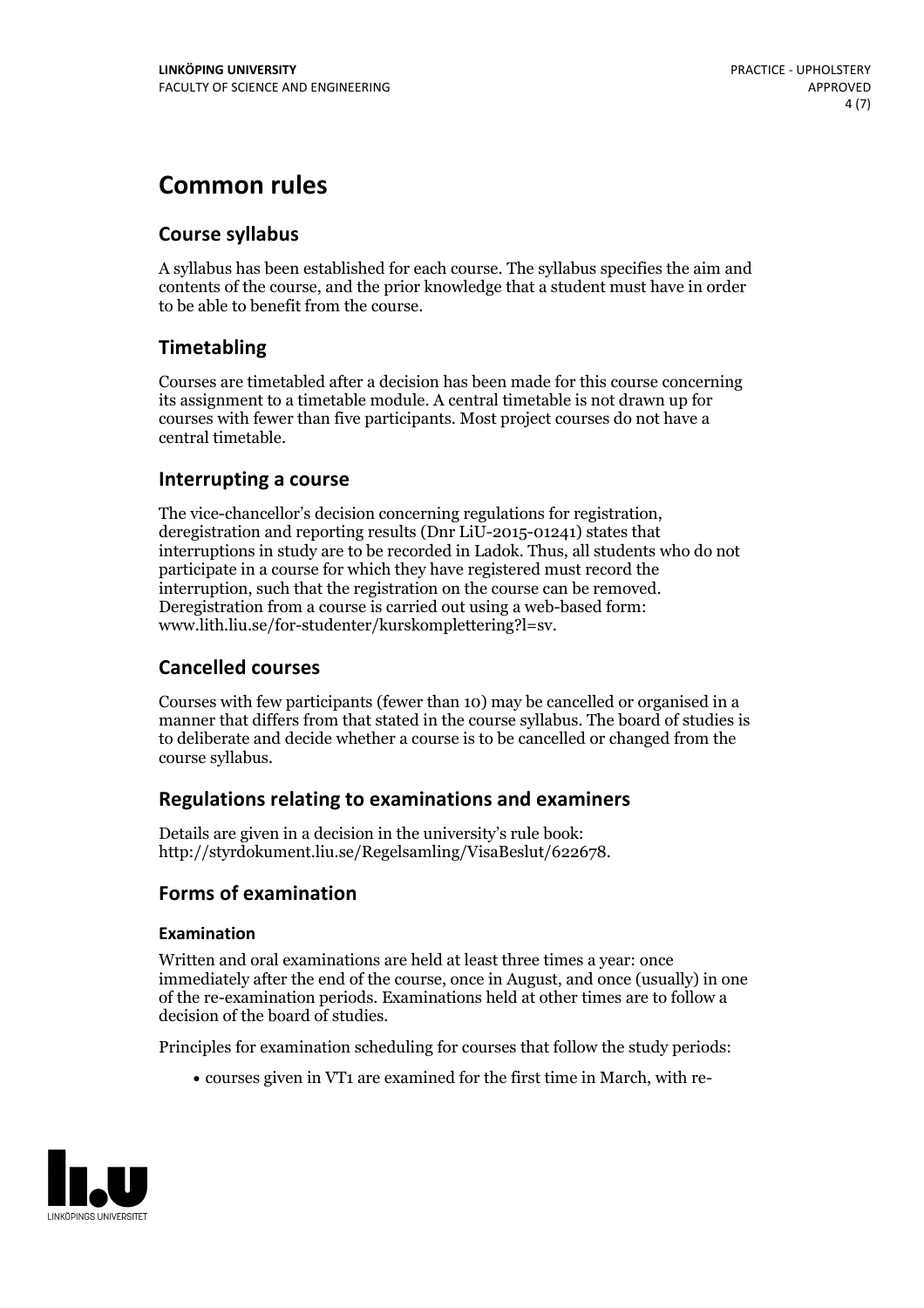examination in June and August

- courses given in VT2 are examined for the first time in May, with re-examination in August and October
- courses given in HT1 are examined for the first time in October, with re-examination in January and August
- courses given in HT2 are examined for the first time in January, with re-examination at Easter and in August.

The examination schedule is based on the structure of timetable modules, but there may be deviations from this, mainly in the case of courses that are studied and examined for several programmes and in lower grades (i.e. 1 and 2).

- Examinations for courses that the board of studies has decided are to be held in alternate years are held only three times during the year in which
- the course is given.<br>• Examinations for courses that are cancelled or rescheduled such that they are not given in one or several years are held three times during the year that immediately follows the course, with examination scheduling that corresponds to the scheduling that was in force before the course was cancelled or rescheduled.<br>• If teaching is no longer given for a course, three examination occurrences
- are held during the immediately subsequent year, while examinations are at the same time held for any replacement course that is given, or alternatively in association with other re-examination opportunities. Furthermore, an examination is held on one further occasion during the next subsequent year, unless the board of studies determines otherwise.<br>• If a course is given during several periods of the year (for programmes, or
- on different occasions for different programmes) the board orboards of studies determine together the scheduling and frequency of re-examination occasions.

#### **Registration for examination**

In order to take an examination, a student must register in advance at the Student Portal during the registration period, which opens 30 days before the date of the examination and closes 10 days before it. Candidates are informed of the location of the examination by email, four days in advance. Students who have not registered for an examination run the risk of being refused admittance to the examination, if space is not available.

Symbols used in the examination registration system:

- \*\* denotes that the examination is being given for the penultimate time.
- \* denotes that the examination is being given for the last time.

#### **Code of conduct for students during examinations**

Details are given in a decision in the university's rule book: http://styrdokument.liu.se/Regelsamling/VisaBeslut/622682.

#### **Retakes for higher grade**

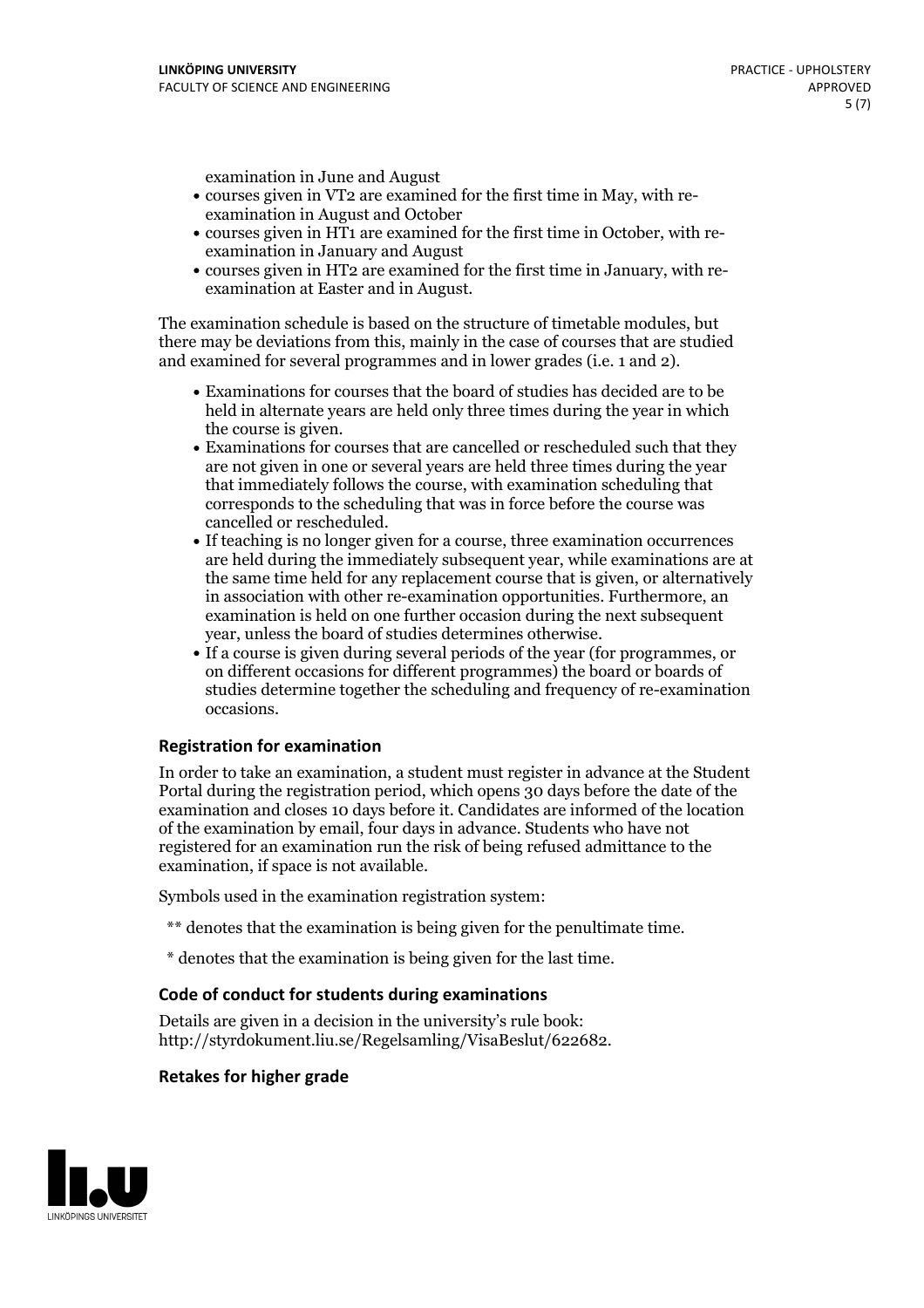Students at the Institute of Technology at LiU have the right to retake written examinations and computer-based examinations in an attempt to achieve a higher grade. This is valid for all examination components with code "TEN" and "DAT". The same right may not be exercised for other examination components, unless otherwise specified in the course syllabus.

#### **Retakes of other forms of examination**

Regulations concerning retakes of other forms of examination than written examinations and computer-based examinations are given in the LiU regulations for examinations and examiners, http://styrdokument.liu.se/Regelsamling/VisaBeslut/622678.

#### **Plagiarism**

For examinations that involve the writing of reports, in cases in which it can be assumed that the student has had access to other sources (such as during project work, writing essays, etc.), the material submitted must be prepared in accordance with principles for acceptable practice when referring to sources (references or quotations for which the source is specified) when the text, images, ideas, data, etc. of other people are used. It is also to be made clear whether the author has reused his or her own text, images, ideas, data, etc. from previous examinations.

A failure to specify such sources may be regarded as attempted deception during examination.

#### **Attempts to cheat**

In the event of <sup>a</sup> suspected attempt by <sup>a</sup> student to cheat during an examination, or when study performance is to be assessed as specified in Chapter <sup>10</sup> of the Higher Education Ordinance, the examiner is to report this to the disciplinary board of the university. Possible consequences for the student are suspension from study and a formal warning. More information is available at https://www.student.liu.se/studenttjanster/lagar-regler-rattigheter?l=sv.

#### **Grades**

The grades that are preferably to be used are Fail (U), Pass (3), Pass not without distinction  $(4)$  and Pass with distinction  $(5)$ . Courses under the auspices of the faculty board of the Faculty of Science and Engineering (Institute of Technology) are to be given special attention in this regard.

- 1. Grades U, 3, 4, 5 are to be awarded for courses that have written
- examinations. 2. Grades Fail (U) and Pass (G) may be awarded for courses with <sup>a</sup> large degree of practical components such as laboratory work, project work and group work.

#### **Examination components**

- 
- 1. Grades U, 3, 4, <sup>5</sup> are to be awarded for written examinations (TEN). 2. Grades Fail (U) and Pass (G) are to be used for undergraduate projects and other independent work.